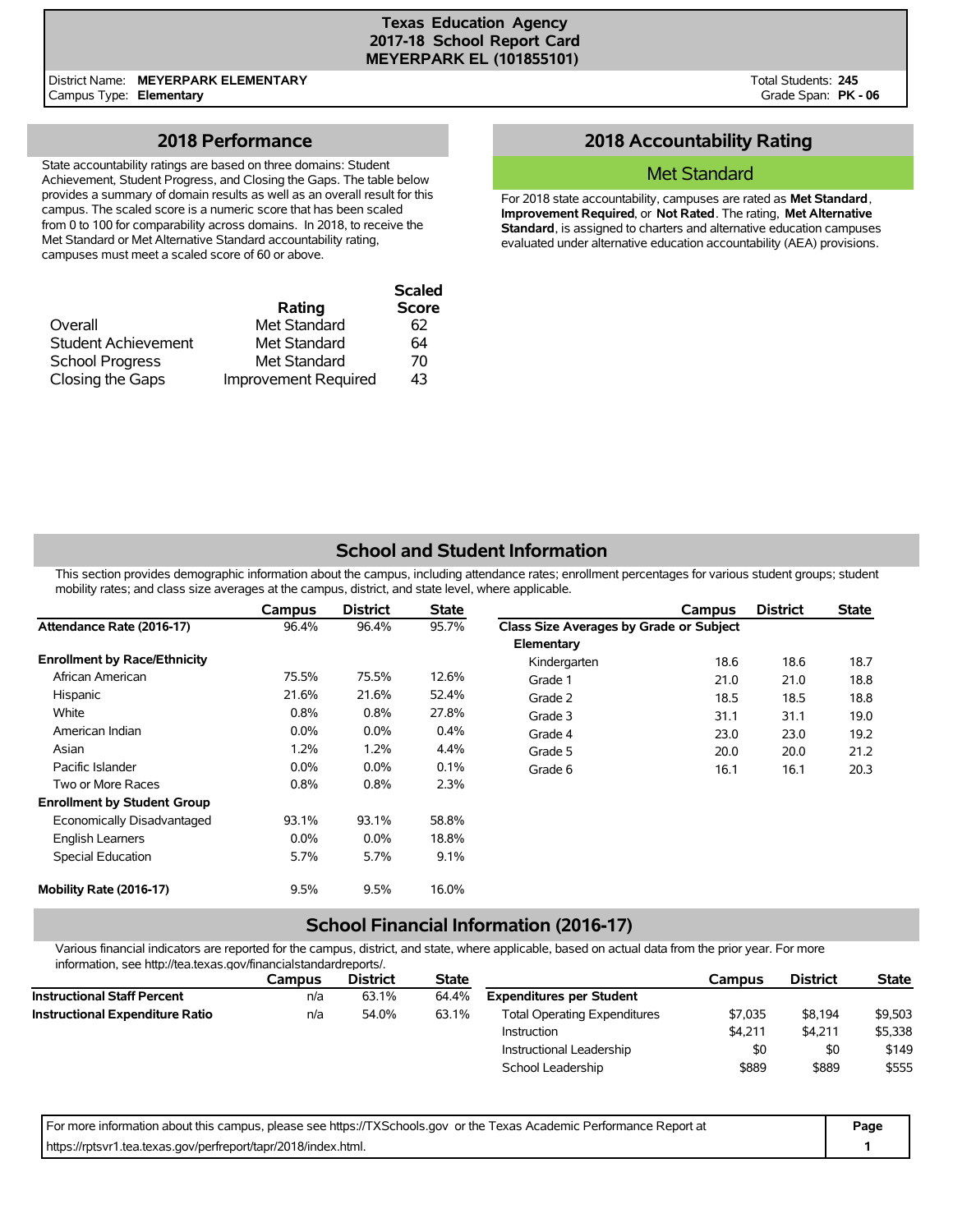#### Texas Education Agency **MEYERPARK EL (101855101)** 2017-18 School Report Card **MEYERPARK ELEMENTARY**

|                                                                                |      |              |                 |         |                          |        |                |          |        |                 | Two or                   |        |
|--------------------------------------------------------------------------------|------|--------------|-----------------|---------|--------------------------|--------|----------------|----------|--------|-----------------|--------------------------|--------|
|                                                                                |      |              |                 |         | African                  |        |                | American |        | <b>Pacific</b>  | More                     | Econ   |
|                                                                                |      | <b>State</b> | <b>District</b> |         | Campus American Hispanic |        | White          | Indian   | Asian  | <b>Islander</b> | Races                    | Disadv |
| STAAR Performance Rates at Approaches Grade Level or Above (All Grades Tested) |      |              |                 |         |                          |        |                |          |        |                 |                          |        |
| All Subjects                                                                   | 2018 | 77%          | 70%             | 70%     | 69%                      | $\ast$ | $\ast$         |          | $\ast$ |                 |                          | 71%    |
|                                                                                | 2017 | 75%          | 68%             | 68%     | 66%                      | 75%    | $\ast$         |          |        |                 | L,                       | 68%    |
| Reading                                                                        | 2018 | 74%          | 69%             | 69%     | 71%                      | $\ast$ | $\ast$         |          | $\ast$ |                 | $\overline{a}$           | 70%    |
|                                                                                | 2017 | 72%          | 72%             | 72%     | 72%                      | $\ast$ | $\ast$         |          |        |                 | $\overline{a}$           | 72%    |
| <b>Mathematics</b>                                                             | 2018 | 81%          | 72%             | 72%     | 69%                      | $\ast$ | $\ast$         |          | $\ast$ |                 | $\overline{a}$           | 74%    |
|                                                                                | 2017 | 79%          | 65%             | 65%     | 61%                      | $\ast$ | $\ast$         |          |        |                 | ÷,                       | 64%    |
| Writing                                                                        | 2018 | 66%          | $\ast$          | $\star$ | $\ast$                   | $\ast$ | $\overline{a}$ |          |        |                 | L,                       | $\ast$ |
|                                                                                | 2017 | 67%          | *               | $\star$ | $\ast$                   | $\ast$ | $\ast$         |          |        |                 | $\overline{\phantom{a}}$ |        |
| Science                                                                        | 2018 | 80%          | $\ast$          | $\star$ | $\ast$                   | $\ast$ | $\ast$         |          |        |                 | ÷.                       | ∗      |
|                                                                                | 2017 | 79%          | $\ast$          | $\star$ | $\ast$                   | $\ast$ |                |          |        |                 | L.                       | $\ast$ |
| STAAR Performance Rates at Meets Grade Level or Above (All Grades Tested)      |      |              |                 |         |                          |        |                |          |        |                 |                          |        |
| All Subjects                                                                   | 2018 | 48%          | 29%             | 29%     | 29%                      | $\ast$ | $\ast$         |          | $\ast$ |                 |                          | 31%    |
|                                                                                | 2017 | 45%          | 30%             | 30%     | 26%                      | 36%    | $\ast$         |          |        |                 | $\overline{a}$           | 30%    |
| Reading                                                                        | 2018 | 46%          | 30%             | 30%     | 29%                      | $\ast$ | $\ast$         |          | $\ast$ |                 | Ĭ.                       | 32%    |
|                                                                                | 2017 | 44%          | 35%             | 35%     | 34%                      | $\ast$ | $\ast$         |          |        |                 | $\overline{\phantom{a}}$ | 38%    |
| <b>Mathematics</b>                                                             | 2018 | 50%          | 34%             | 34%     | 35%                      | $\ast$ | $\ast$         |          | $\ast$ |                 | $\overline{a}$           | 36%    |
|                                                                                | 2017 | 46%          | 29%             | 29%     | 21%                      | $\ast$ | $\ast$         |          |        |                 | $\overline{a}$           | 29%    |
| Writing                                                                        | 2018 | 41%          | $\ast$          | $\star$ | $\ast$                   | $\ast$ | $\overline{a}$ |          |        |                 | $\overline{\phantom{a}}$ | $\ast$ |
|                                                                                | 2017 | 36%          | $\ast$          | $\star$ | $\ast$                   | $\ast$ | $\ast$         |          |        |                 | L,                       | $\ast$ |
| Science                                                                        | 2018 | 51%          | *               | $\star$ | $\ast$                   | $\ast$ | $\ast$         |          |        |                 | ÷,                       | *      |
|                                                                                | 2017 | 49%          | $\ast$          | $\star$ | $\ast$                   | $\ast$ |                |          |        |                 | ÷                        | $\ast$ |
| STAAR Performance Rates at Masters Grade Level (All Grades Tested)             |      |              |                 |         |                          |        |                |          |        |                 |                          |        |
| All Subjects                                                                   | 2018 | 22%          | 11%             | 11%     | 11%                      | $\ast$ | $\ast$         |          | $\ast$ |                 |                          | 12%    |
|                                                                                | 2017 | 20%          | 16%             | 16%     | 17%                      | 11%    | ∗              |          |        |                 | $\overline{\phantom{a}}$ | 17%    |
| Reading                                                                        | 2018 | 19%          | 14%             | 14%     | 13%                      | $\ast$ | $\ast$         |          | $\ast$ |                 | $\overline{a}$           | 15%    |
|                                                                                | 2017 | 19%          | 22%             | 22%     | 25%                      | $\ast$ | $\ast$         |          |        |                 | ÷,                       | 24%    |
| <b>Mathematics</b>                                                             | 2018 | 24%          | 10%             | 10%     | 10%                      | $\ast$ | $\ast$         |          | $\ast$ |                 | L,                       | 10%    |
|                                                                                | 2017 | 22%          | 14%             | 14%     | 13%                      | $\ast$ | $\ast$         |          |        |                 | $\overline{a}$           | 15%    |
| Writing                                                                        | 2018 | 13%          | $\ast$          | $\star$ | $\ast$                   | $\ast$ |                |          |        |                 | $\overline{\phantom{a}}$ | $\ast$ |
|                                                                                | 2017 | 11%          | $\ast$          | $\star$ | $\ast$                   | $\ast$ | $\ast$         |          |        |                 | ÷                        | $\ast$ |
| Science                                                                        | 2018 | 23%          | $\ast$          | $\star$ | $\ast$                   | $\ast$ | $\ast$         |          |        |                 | Ĭ.                       | $\ast$ |
|                                                                                | 2017 | 19%          | $\ast$          | $\star$ | $\ast$                   | $\ast$ |                |          |        |                 | $\overline{\phantom{a}}$ | $\ast$ |
| Academic Growth Score (All Grades Tested)                                      |      |              |                 |         |                          |        |                |          |        |                 |                          |        |
| All Subjects                                                                   | 2018 | 69           | 62              | 62      | 61                       | 61     | $\ast$         |          |        |                 |                          | 61     |
| Reading                                                                        | 2018 | 69           | 60              | 60      | 59                       | 64     | *              |          |        |                 | ÷,                       | 60     |
| Mathematics                                                                    | 2018 | 70           | 63              | 63      | 63                       | 59     | $\ast$         |          |        |                 | ÷.                       | 62     |

For more information about this campus, please see https://TXSchools.gov or the Texas Academic Performance Report at **Page**

https://rptsvr1.tea.texas.gov/perfreport/tapr/2018/index.html. **2**

'?' Indicates that the data for this item were statistically improbable, or were reported outside a reasonable range. '' Indicates zero observations reported for this group.

'\*' Indicates results are masked due to small numbers to protect student confidentiality. Moreover, the this group in/a' Indicates data reporting is not applicable for this group.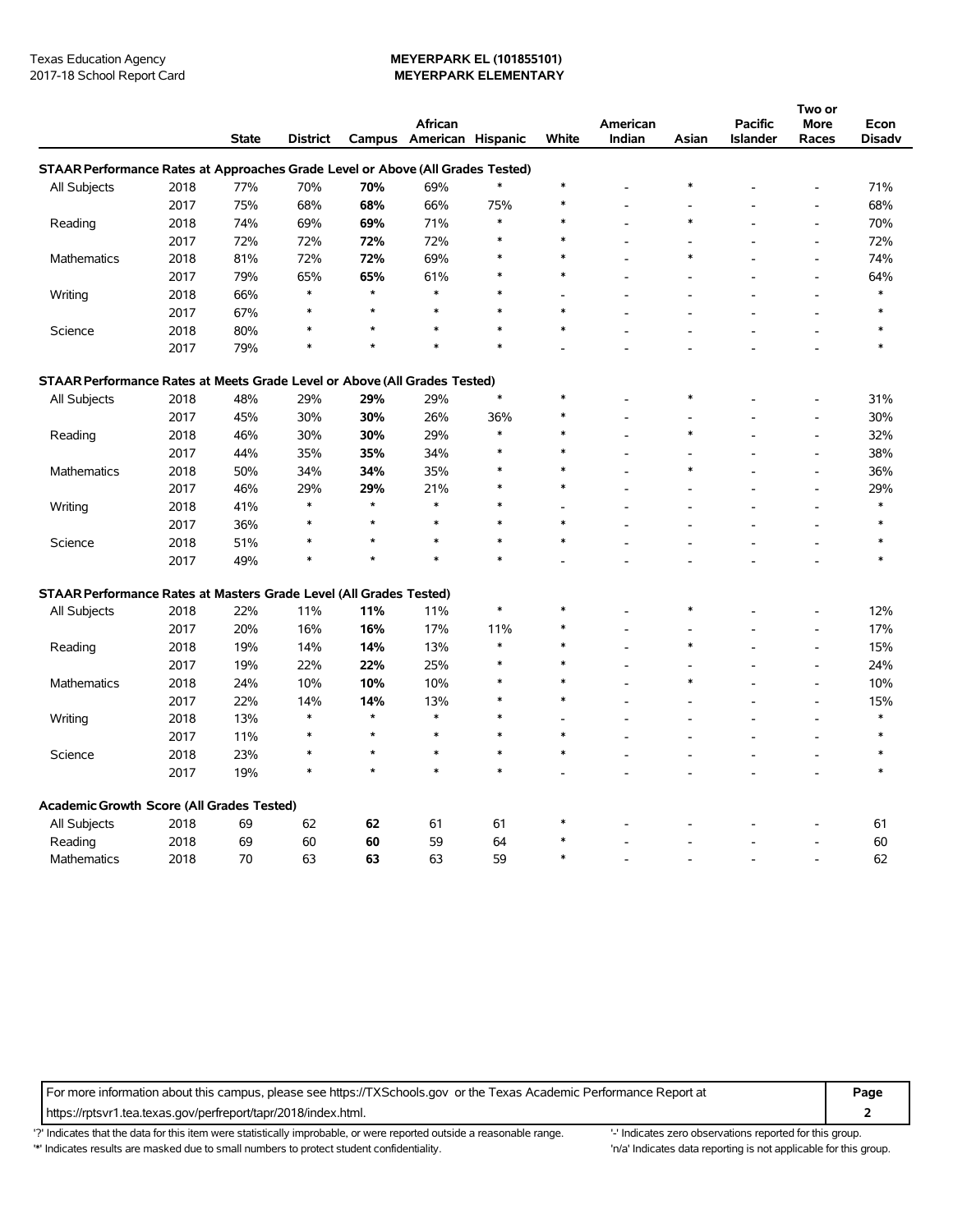### Texas Education Agency<br>
2017-18 School Report Card **MEYERPARK ELEMENTARY** 2017-18 School Report Card **MEYERPARK ELEMENTARY**

|                                                                       |      |              |                 | African                  |        |        | American |        |       | <b>Pacific</b>  | Two or<br><b>More</b> | Econ          |
|-----------------------------------------------------------------------|------|--------------|-----------------|--------------------------|--------|--------|----------|--------|-------|-----------------|-----------------------|---------------|
|                                                                       |      | <b>State</b> | <b>District</b> | Campus American Hispanic |        |        | White    | Indian | Asian | <b>Islander</b> | Races                 | <b>Disadv</b> |
| Progress of Prior-Year Non-Proficient Students                        |      |              |                 |                          |        |        |          |        |       |                 |                       |               |
| Sum of Grades 4-8                                                     |      |              |                 |                          |        |        |          |        |       |                 |                       |               |
| Reading                                                               | 2018 | 38%          | *               | $\star$                  |        | *      |          |        |       |                 |                       |               |
|                                                                       | 2017 | 35%          | *               | $\star$                  |        | $\ast$ |          |        |       |                 |                       |               |
| Mathematics                                                           | 2018 | 47%          | 31%             | 31%                      |        | *      |          |        |       |                 |                       |               |
|                                                                       | 2017 | 43%          | $\ast$          | ÷                        | $\ast$ | $\ast$ |          |        |       |                 |                       |               |
| <b>Students Success Initiative</b>                                    |      |              |                 |                          |        |        |          |        |       |                 |                       |               |
| <b>Grade 5 Reading</b>                                                |      |              |                 |                          |        |        |          |        |       |                 |                       |               |
| Students Meeting Approaches Grade Level on First STAAR Administration |      |              |                 |                          |        |        |          |        |       |                 |                       |               |
|                                                                       | 2018 | 79%          | 78%             | 78%                      | 80%    |        |          |        |       |                 |                       | 76%           |
| <b>Students Requiring Accelerated Instruction</b>                     |      |              |                 |                          |        |        |          |        |       |                 |                       |               |
|                                                                       | 2018 | 21%          | $\ast$          | $\star$                  | $\ast$ | $\ast$ | $\ast$   |        |       |                 |                       | $\ast$        |
| <b>STAAR Cumulative Met Standard</b>                                  |      |              |                 |                          |        |        |          |        |       |                 |                       |               |
|                                                                       | 2018 | 84%          | 78%             | 78%                      | 80%    | *      | $\ast$   |        |       |                 |                       | 76%           |
| <b>Grade 5 Mathematics</b>                                            |      |              |                 |                          |        |        |          |        |       |                 |                       |               |
| Students Meeting Approaches Grade Level on First STAAR Administration |      |              |                 |                          |        |        |          |        |       |                 |                       |               |
|                                                                       | 2018 | 85%          | 78%             | 78%                      | 73%    | $\ast$ | $\ast$   |        |       |                 |                       | 76%           |
| <b>Students Requiring Accelerated Instruction</b>                     |      |              |                 |                          |        |        |          |        |       |                 |                       |               |
|                                                                       | 2018 | 15%          | ∗               | $\star$                  | $\ast$ | $\ast$ | $\ast$   |        |       |                 |                       | $\ast$        |
| <b>STAAR Cumulative Met Standard</b>                                  |      |              |                 |                          |        |        |          |        |       |                 |                       |               |
|                                                                       | 2018 | 90%          | 89%             | 89%                      | 87%    | $\ast$ | $\ast$   |        |       |                 |                       | 88%           |

For more information about this campus, please see https://TXSchools.gov or the Texas Academic Performance Report at **Page** https://rptsvr1.tea.texas.gov/perfreport/tapr/2018/index.html. **3**

'?' Indicates that the data for this item were statistically improbable, or were reported outside a reasonable range. "Indicates zero observations reported for this group. '\*' Indicates results are masked due to small numbers to protect student confidentiality. 'n/a' Indicates data reporting is not applicable for this group.